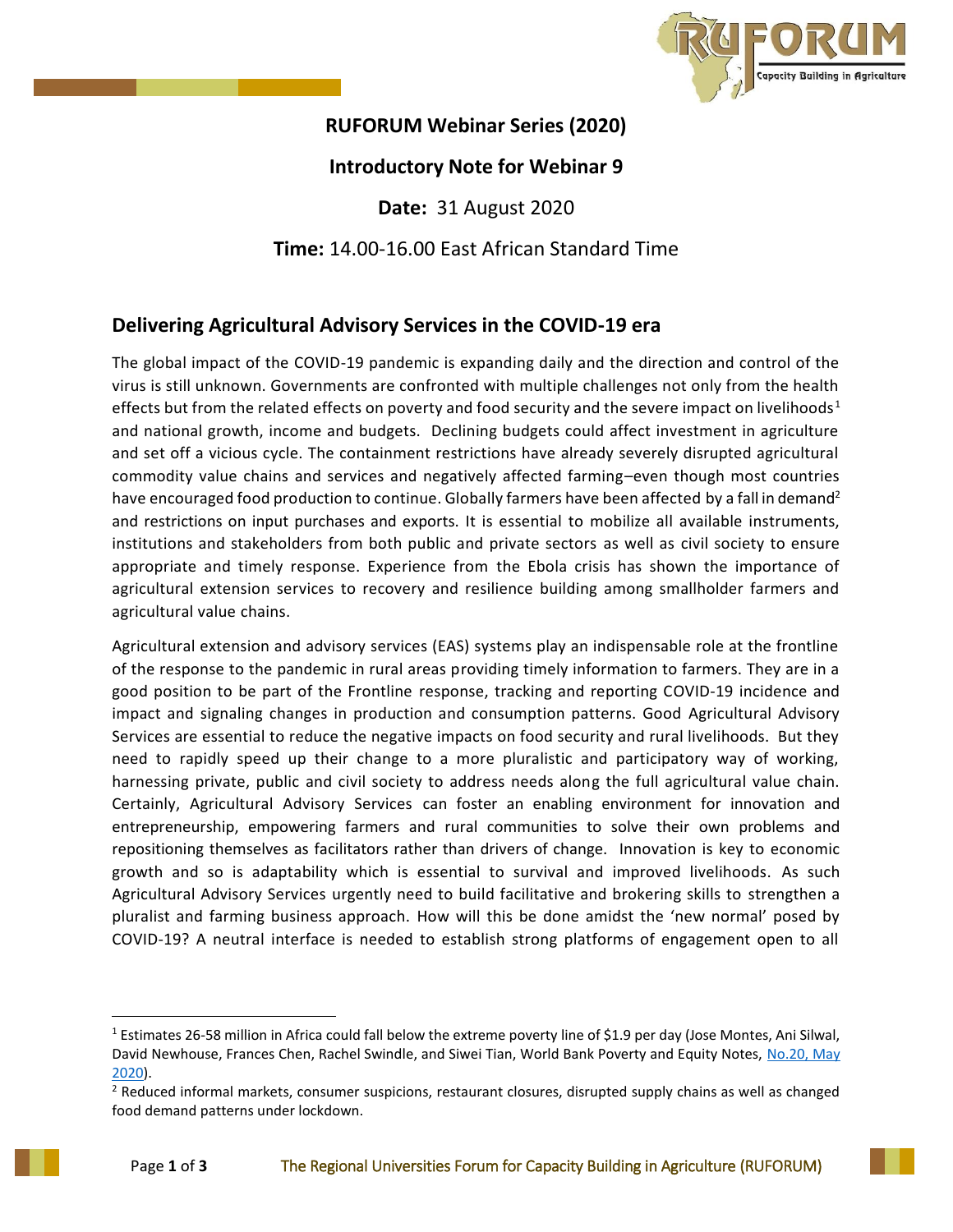

stakeholders. Universities can play this role – working together on tasks that reinforce relationships and clarify institutional niches for government, private and civil society actors.

Gains in agriculture are estimated to have five times greater return on investment when targeting poverty and hunger. Furthermore Africa's Agenda 2063 looks to agriculture to stimulate economies to achieve massive growth - and most of this will be from small scale farms. Agricultural Advisory Services and farmers need to become much more adaptable to the disruptions created by the impacts of health pandemics, new technologies, global demand trends, government policies and climate change. A regional approach would enable the pooling of human, information and material resources contributing to improve the efficiency of interventions.

Small farm systems can now be more competitive with access to the economies of scale of digitisation allowing them to be better connected locally, nationally, regionally and globally. It also allows Agricultural Advisory Services to be more agile with responsive advisories, learning from farmers and communicating to research and policy, facilitating aggregation, traceability, market information, and better coordinating supply chains. Digitisation of EAS includes everything from the use of sms to interactive multimedia, drones and satellites. African youth have been at the forefront of locally relevant Apps for farming with over 33 million farmers using 400+ solutions (Dalberg Advisors, <u>CTA, 2019</u>)<sup>3</sup>. Minimising the need for faceto-face interaction is important in the COVID-19 era and preliminary evidence from China shows the important role of Agricultural Advisory Services using smartphones. It is estimated that there is an untapped market in Africa worth more than two billion dollars for digital services to improve farmer livelihoods. There are internet access innovations that minimise data use and that can provide access in rural areas<sup>4</sup>. Much greater investment is needed to expand connectivity for women and rural areas, to support youth digipreneurs and also in strengthening Agricultural Advisory Service facilitation skills and multi-stakeholder platforms.

Robust farmer advisory services operate with clear, tailored learning opportunities within an innovation system that is collaborative producing synergies and that is able to capture data and share learning with farmers, researchers and the private sector. Universities could play a strong complementary role in the delivery of Agricultural Advisory Services and providing a platform for all stakeholders within a "safe" space. This webinar on delivering Agricultural Advisory Services in the COVID-19 era will focus its deliberations on: (i) Rural advisory services: challenges and opportunities in the pandemic era; ii) Responding to extension smallholder farmers in the 'new normal'; iii) Extension and agricultural services innovate from within to ensure an effective and efficient response to COVID-19; and iv) Building robust and effective extension and agricultural services programs and innovations responsive to pandemics crisis moments.

## **Panelists:**

l

1. **Dr. Carl Larsen**, Executive Secretary, Global Forum for Rural Advisory Services GFRAS, Switzerland

<sup>&</sup>lt;sup>3</sup> Kenya leads digitisation with Nigeria and Ghana. Others include Ethiopia's "80-28" reaching 4 million with advice, EcoFarmer, Zimbabe also with micro-insurance, myAgro Mali and Senegal inputs and savings, Farmers Lab, South Africa linking to markets, ……………Uganda and many others. There are also educational initiatives using sms which could be well adapted to extension, e.g. ENEZA

<sup>4</sup> E.g. HITCH is able to provide an internet hotspot with 1 TB data accessible off-line, reducing costs.